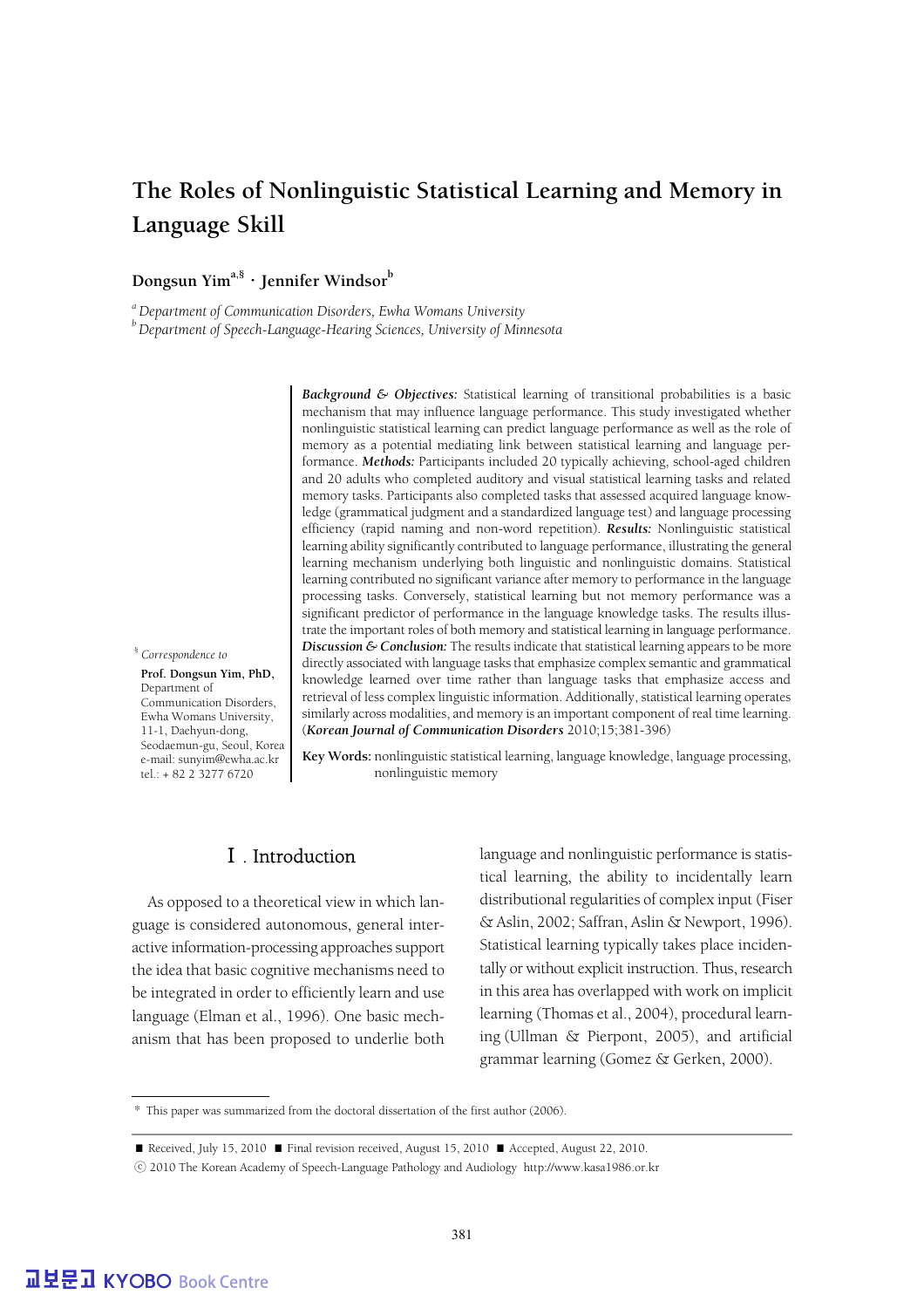Of key interest in statistical learning has been how distributional regularities in the input facilitate language acquisition. In particular, the transitional probability with which one spoken element co-occurs sequentially with an adjacent element may be a critical mechanism by which infants are able to chunk the speech stream into meaningful units. Co-occurring syllables with high transitional probability presumably help to identify withinword information and co-occurring syllables with low transitional probability mark between-word boundaries (Saffran, Aslin & Newport 1996).

If statistical learning of transitional probabilities is a fundamental learning mechanism that is responsible for learning both linguistic and nonlinguistic information (Fiser & Aslin, 2002), then individuals' language performance would be expected to correlate with statistical learning of linguistic stimuli (Evans, Saffran & Robe-Torres, 2009). It also would be expected that a close link would be found between nonlinguistic statistical learning and language performance. However, there has been no study which directly examines the link between different aspects of language performance and statistical learning of nonlinguistic inputs. The first purpose of this study is to examine the close relation between nonlinguistic statistical learning and children's and adults' language ability.

Statistical learning of transitional probabilities of adjacent segments is not the only mechanism at play in learning. Learning in real time builds on other more basic mechanisms, including memory. Speech and other auditory stimuli used in statistical learning paradigms are inherently temporal in that one sound/visual shape that is presented fades away before the following sound/shape. Thus, to associate stimuli to discover distributional regularities, the first stimulus must be held temporarily in short-term memory or activated and made available for other cognitive processing in some way. As Ludden & Gupta (2000) suggested, statistical learning is better when there is greater memory capacity and/or attentional resources available. However, few studies have examined the relation between memory and nonlinguistic statistical learning. The second purpose of this study is to examine the role of memory as a potential mediating link between statistical learning and language performance.

The following sections provide an overview of key research on linguistic and nonlinguistic (auditory and visual) statistical learning, followed by a discussion of the influence of memory, and language task demands.

#### 1. Linguistic Statistical Learning

The typical experimental paradigm that has been used to examine statistical learning of transitional probabilities in the language domain involves exposing learners during a training session to strings of letters or speech sounds in which different syllable transitional probabilities are embedded. In a test session, the participants decide which of two stimulus strings is more familiar based on the training exposure (Aslin, Saffran & Newport, 1998; Saffran et al., 1996; 1997). In a classic study, Saffran et al. (1996) created 2 minutes of a continuous nonsense speech stream, *bidakupadotigolabubidaku* in which three-syllable words were embedded (e.g., *bidaku*). After a group of 8-month-olds listened to the brief speech stream, a head turn preference procedure was used to assess whether the infants could differentiate these words from nonsense strings comprised of the same syllables presented during the exposure session but in a different consecutive order (e.g., *tilado*). The infants listened significantly longer to the nonsense strings than to the familiar words, thus showing sensitivity to the patterned stimuli. In a similar paradigm in which frequency of occurrence was controlled, Aslin, Saffran & Newport (1998) demonstrated that the 8-montholds' learning was related to distributional analysis of the transitional probability of syllables in the stimuli rather than the frequency of syllable cooccurrence.

More recent work on linguistic statistical learn-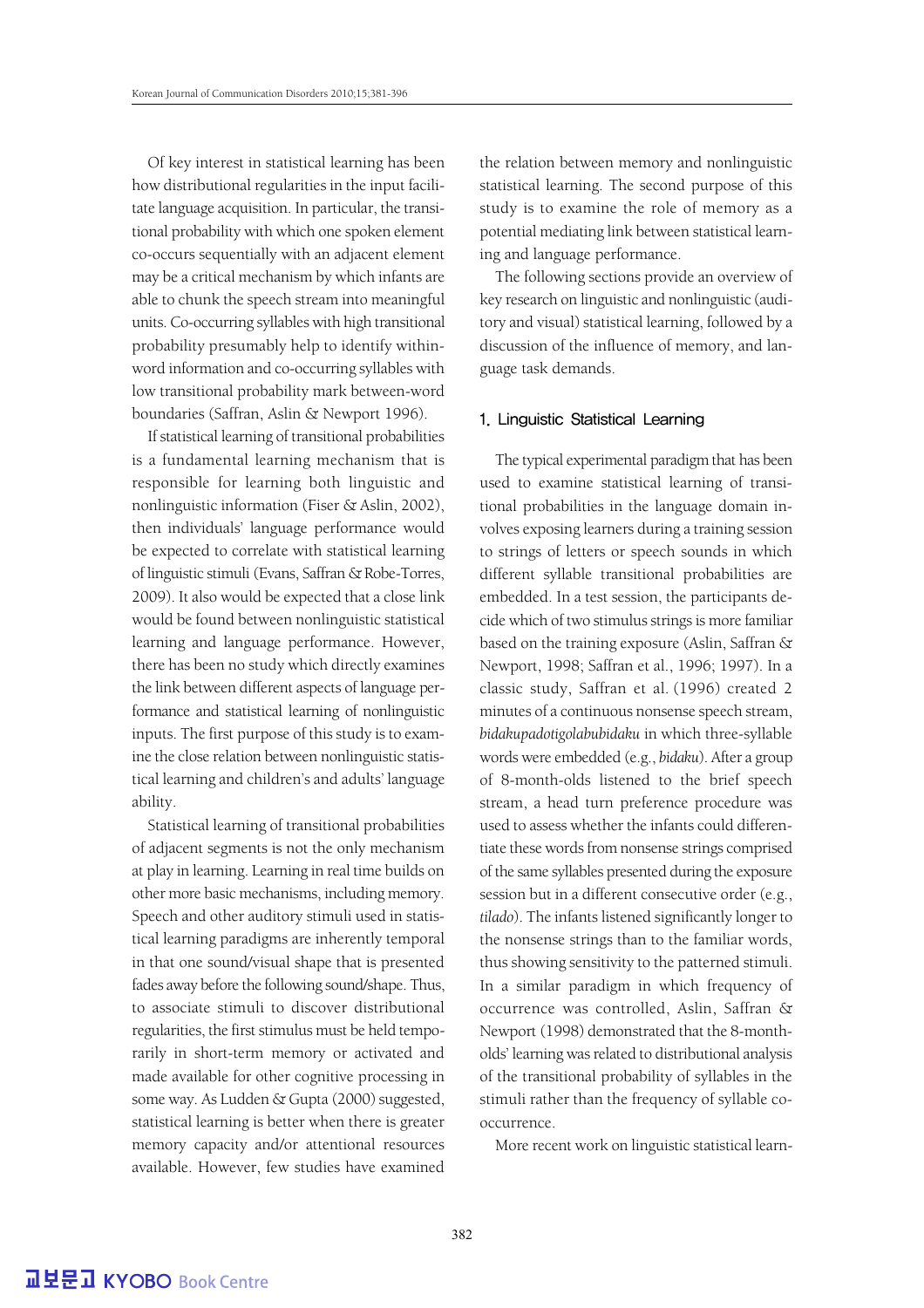ing has examined the link between learning spoken transitional probabilities and learning object labels by both infants and adults (Graf Estes et al., 2007; Mirman et al., 2008; Yu & Smith, 2007). The link with children's receptive and expressive vocabulary skills also recently have been examined (Evans, Saffran & Robe-Torres, 2009).

Evans, Saffran & Robe-Torres (2009) used speech sounds to examine whether children with and without Specific Language Impairment (SLI) can track statistical probabilities among complex input and how this ability is related to their vocabulary knowledge. The children heard a 21-minute nonsense speech stream, similar to the ones in Saffran, Aslin & Newport (1996), and were asked to pay attention and answer questions later. After this training session, children were tested for their knowledge of word boundaries (e.g., children had to decide between words vs. nonwords based on what they have been exposed to). Results showed that the typically developing group performed above chance (58%) while the group with SLI was at chance level (52%). Additionally, there was a significant correlation between children's receptive and expressive vocabularies and their statistical learning accuracy. There was no significant relationship for the group with SLI.

#### 2. Nonlinguistic statistical learning

In the nonlinguistic domain, there have been several studies which have addressed transitional probabilities, using auditory stimuli such as tones and visual stimuli such as shapes. For example, in the auditory domain, Saffran et al. (1999) examined adult statistical learning with non-speech sounds, using continuous tone streams instead of the speech streams used by Saffran, Aslin & Newport (1996) and Saffran et al. (1997). An experimental paradigm similar to the previous studies was used. There were two different types of tone sequences. The same tones were used to create these two different tone sequences but the order of the tones was different in each sequence. Half of the adult participants were exposed to one type of tone sequence and the other half were exposed to the other tone sequence. The adults performed significantly above chance in identifying the tone sequences. Saffran et al. (1999) suggested that the pattern learning ability used for linguistic information can also be used to detect patterns in nonlinguistic information.

In addition to their examination of linguistic statistical learning, Evans, Saffran & Robe-Torres (2009) investigated the children's nonlinguistic statistical learning using a parallel paradigm with a 42-minute tone sequences. As for the linguistic stimuli; the group of typically developing children, but not the group with SLI, were able to track statistical probabilities at a level above chance. The authors concluded that children with SLI have deficits in domain-general implicit learning because they showed poor performance with both speech and tone inputs. However, the relation between nonlinguistic statistical learning and the children's vocabulary was not examined.

Nonlinguistic statistical learning has been examined not only in the auditory domain but also in the visual domain. For example, Kirkham, Slemmer & Johnson (2002) studied infants' visual statistical learning at 2, 5, and 8 months of age. The training stimuli were colored shapes presented in a continuous stream as long as the infant paid attention. There were three shape pairs with each pair composed of two different shapes. The probability of co-occurrence for two shapes was greater within pairs than between pairs; thus infants could implicitly learn the sequential pattern in the shape stream based on these probabilities. The testing showed that the infants at all ages looked longer at novel shape sequences than at the familiar sequences indicating that they had automatically learned the visual pattern.

Fiser & Aslin (2002) examined adults' ability to learn a pattern among temporal sequences of visual shapes. There were 12 basic shapes grouped into four triplets and presented one at a time in a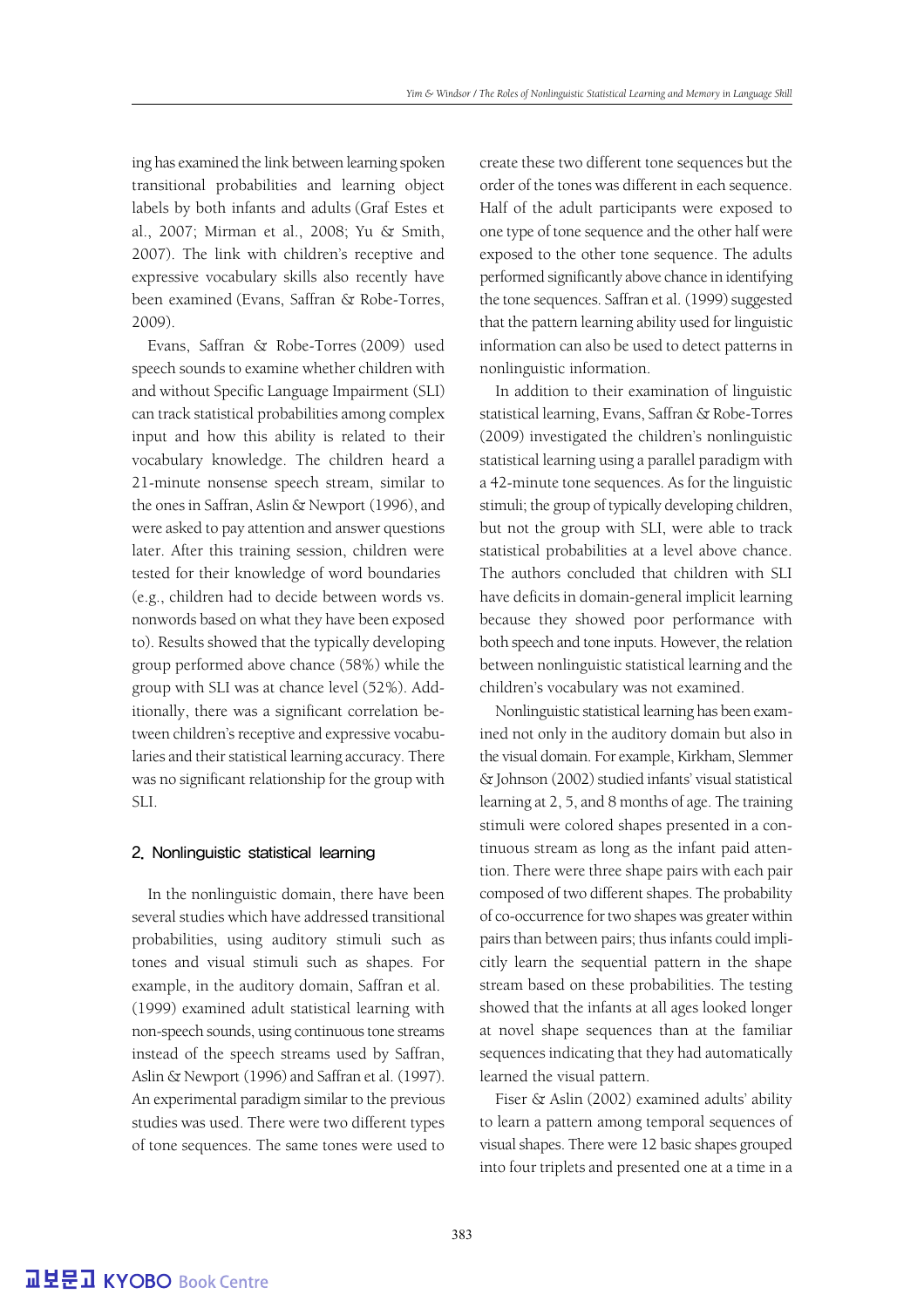continuous 6-minute sequence on a computer screen. After this exposure to the shape sequence, the adults indicated which sequences were more familiar, with the sequences composed of one of the four possible triplets and one of four impossible triplets (which had never occurred in training). The participants chose the possible triplets in a mean of 95% of test trials, significantly better than chance performance. The overall finding that nonlinguistic transitional probabilities provide a way to access the structure of complex stimuli mimics findings in the linguistic domain and suggest that there may be a single underlying mechanism that enables individuals to learn linguistic and nonlinguistic information. To our knowledge this study is the first study to investigate the close relationship between auditory and visual statistical learning and language skills. Thus, we have included adults to validate our experiments to see whether adults can perform statistical learning with the new experimental stimuli created from our study.

## 3. Statistical Learning, Memory, and Language

Language is a highly complex, multi-level behavior; and other cognitive processes beyond statistical learning are at play in language ability. As mentioned previously, memory is considered a critical cognitive mechanism for tracking statistical probabilities among complex inputs especially when information is presented temporally. Whether addressing nonlinguistic or linguistic statistical learning, the possible role of memory has been raised; however, there has been little direct investigation of the link between these two constructs. Adults' speed in implicit learning and problem solving have been found to be affected by memory load (Reber & Kotovsky, 1997), although this relation may hold only at memory capacity limits (Frensch & Miner, 1994).

More recently, Ludden & Gupta (2000) suggested that reduced working memory and attention resources may affect statistical word learning performance negatively. In this study, adults participated in a conventional statistical learning paradigm which was implemented in two different conditions, load and no load conditions. In the no-load condition, participants were exposed to artificial language stimuli and asked to pay attention during the exposure session (i.e., similar to Saffran, Aslin & Newport, 1996). In the load condition, participants were asked to color a picture while listening to the stimuli (similar to Saffran et al., 1997). The results showed that performance in the no load condition was significantly better than in the load condition. Ludden & Gupta (2000) concluded that the learning outcome was better in the no load condition, because greater working memory resources were available. Similarly, Evans, Saffran & Robe-Torres (2009) suggested that attention and/or working memory played a role in the poorer statistical learning performance by children with SLI compared to their typically developing peers.

In the current study, we examine short term memory using nonlinguistic stimuli as a basic cognitive process that contributes to overall statistical learning, and which may help explain some of the relation between statistical learning and language performance.

A final issue to be raised in examining whether there is a link between nonlinguistic statistical learning and language is to determine the facets of language performance in which statistical learning of transitional probabilities may be most evident. Rather than assume a finer distinction between different aspects of acquired language knowledge (e.g., vocabulary and grammar), we have taken an information processing approach in which language performance may be considered broadly to be more dependent or less dependent on accumulated linguistic knowledge and experience. Thus, in this study we selected two linguistic tasks, Rapid Naming and Nonword Repetition tasks, designed to reduce the role of prior language experience and accumulated knowledge (Campbell et al., 1997) and emphasize effi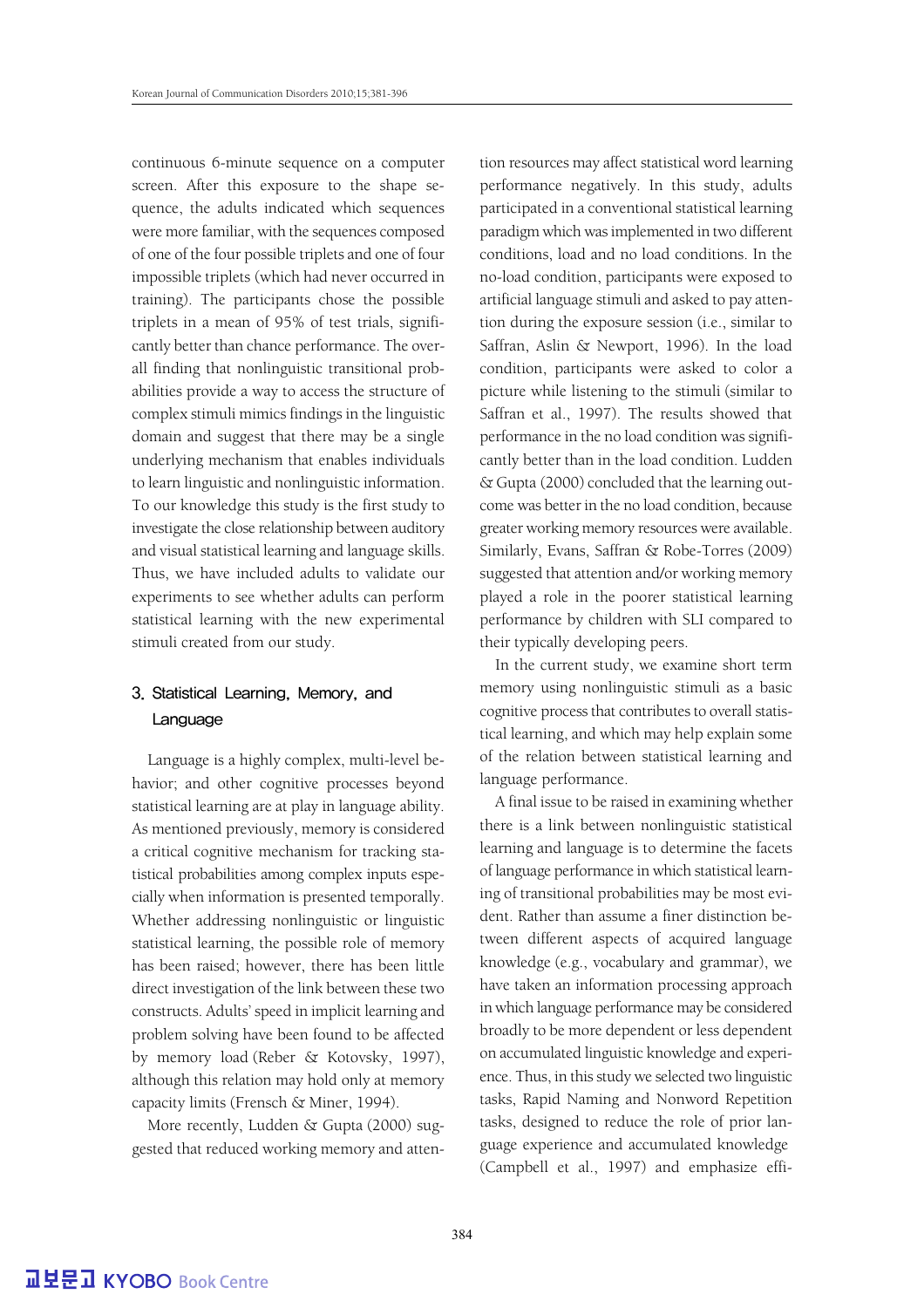ciency. Two other linguistic tasks were chosen; *Grammaticality Judgment and Clinical Evaluation of Language Fundamentals* (CELF; Semel, Wiig & Secord, 1995) that are more dependent on previous world knowledge. These four language tasks will allow us to look at a broader aspect of language performance and also enable us to examine the link between statistical learning ability and language performance above and beyond memory.

#### 4. Summary

First, the current study examined whether nonlinguistic statistical learning is associated with language performance. If statistical learning of transitional probabilities is a key mechanism that operates across linguistic and nonlinguistic information, then individuals' various language skills should be in some way associated with their nonlinguistic statistical learning. Second, this study investigated whether statistical learning interacts with memory when predicting language performance. It is expected that basic cognitive processes such as memory interact with statistical learning. In particular, given that memory is an important factor when learning occurs in real time, it is anticipated that memory will be correlated with statistical learning, and that memory may mediate associations between statistical learning and language performance.

## Ⅱ. Methods

#### 1. Pilot Testing

To ensure robust experimental methods, pilot testing was carried out with 8 children and 8 adults who did not participate in the larger study. The pilot testing was used to identify target participant ages and task design, including stimulus numbers and presentation rates. Pilot findings are mentioned as relevant throughout the Method.

#### 2. Participants

Twenty children with no medical concerns who were aged 8;1 to 13;11 completed the experimental tasks (*M* = 10;4, *SD* = 1;7). Seventeen children were Caucasian and three were Asian American. Twenty adults aged 19;0 to 28;2 also participated  $(M = 23; 1, SD = 2; 11)$ . Eighteen adults were Caucasian and two were Asian American. All five Asian Americans had lived in the United Stated since the age of 1year. All participants spoke English as a native language, passed hearing screening (pure tones presented at 25dB at 1, 2, and 4KHz) and vision screening (letters and numbers with acuity of 20/25 or better), and showed a nonverbal intelligence test score within the normal range on the Leiter International Performance Scale-Revised (Roid & Miller, 2002). Children had a mean Leiter standard score of 111 (*SD* = 14). The adults had a mean Leiter score of  $103 (SD = 14)$ .

#### 3. Experimental Tasks

In order to examine different aspects of statistical learning ability, four experimental tasks were developed. In each of Auditory statistical learning and Visual statistical learning there was a training session and a test session. In the training session, participants were exposed to sequences of patterned stimuli for several minutes. This was followed by a test session in which participants were tested on whether they had learned the pattern. These tasks required implicit learning of shape/tone patterns, and thus were dependent on maintaining previously-presented shape images/tones in short-term memory. The other two tasks, Auditory memory and Visual memory had the same memory demands as Auditory and Visual statistical learning but did not entail a temporal component that required learning in real time.

The stimuli and procedures for each of the four experimental tasks are described below. Stimulus preparation is described in the Appendix.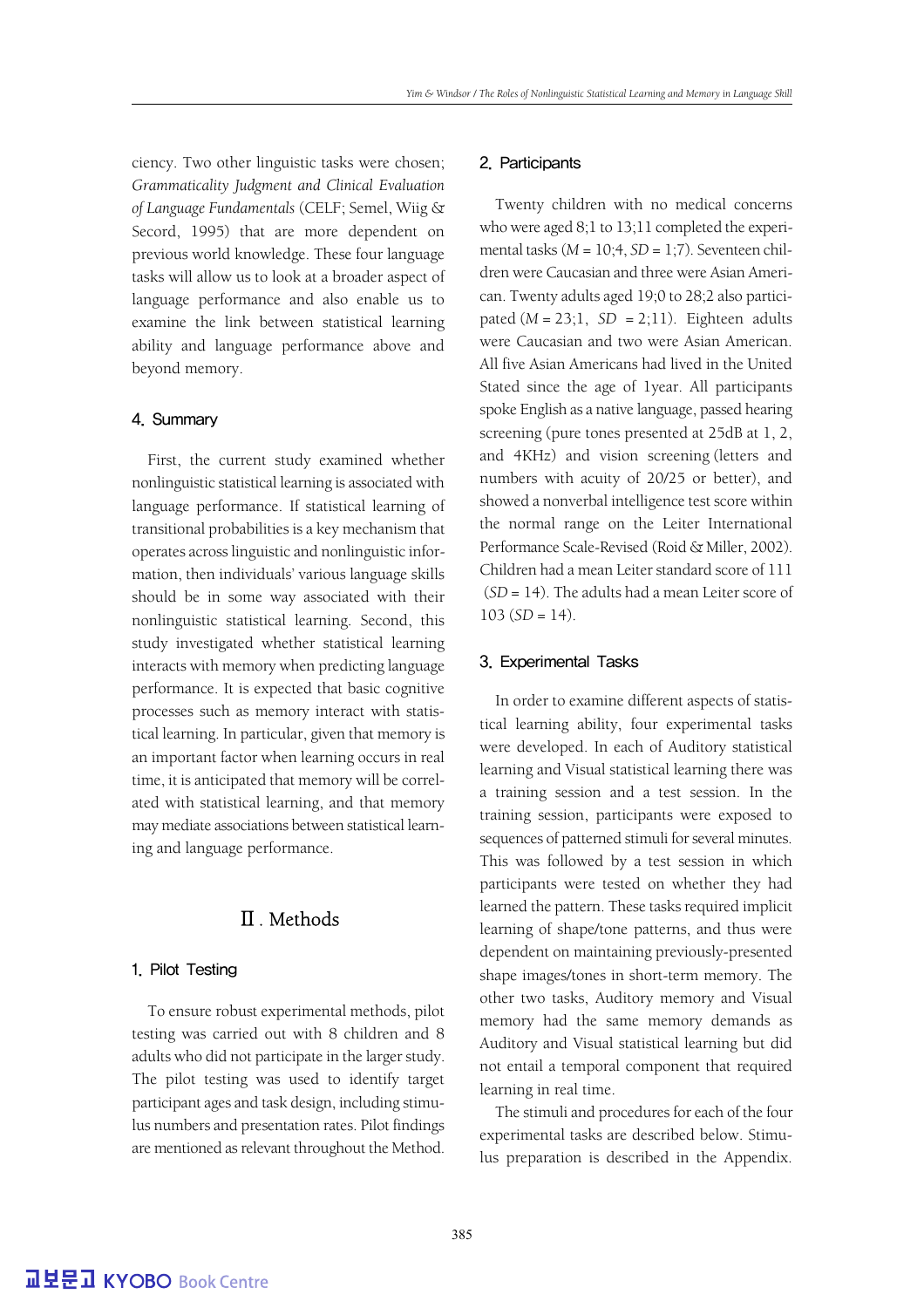Visual and Auditory statistical learning and Visual memory were presented on a laptop computer with MATLAB using the Psychophysical Toolbox (Brainard, 1997; Pelli, 1997). E-Prime (Psychology Software Tools, 2000) was used for Auditory memory. All tasks were administered in a counterbalanced order on the same day, but with the language and nonverbal IQ tasks separating the four learning and memory tasks.

#### **3.1 Visual Statistical Learning**

The training procedure followed Fiser & Aslin (2002) in which participants looked at a series of visual stimuli. For adults, a continuous 6-minute 'movie' of sequenced non-namable shapes was presented on the laptop computer. Pilot testing showed that a 6-minute movie was too long to sustain children's attention, and a 4.5 min movie was used for children. A black vertical bar was positioned in the middle of the computer monitor.

There was a predictable sequence of shape presentation, using four sets of triplets for adults and three of these triplet sets for children <Figure - 1>. For example, for the A-B-C triplet, whenever shape A appeared on the screen, shape B immediately followed, followed immediately by shape C. After C, the first shape from one of the three other triplets (chosen at random) appeared next followed by other members of that base pair. The same base triplet never appeared twice consecutively, and the same sequence of two base triplets also never appeared twice consecutively.

For the shorter task version for children, there were 72 base triplets, each triplet appearing 24 times. Here, the within-triplet transitional probability was 1.0; the between-triplet probability was 0.50. The shape presentation rate for adults was 1.0 sec following Fiser & Aslin (2002). Pilot testing was used to find an optimal presentation rate for children so that confounding factors, such as memory load, would not influence performance (Fazio, 1998). A 1.3 sec presentation rate was used in the experimental task.



<Figure - 1> Visual statistical learning base triplets

#### 3.1.2 Experimental Session

After the training session, participants were shown two shape triplet sets consecutively (presented in random order), and asked to press a response button to indicate the triplet set that looked familiar based on what they had seen during training. Twenty-four test pairs were used, presented in the same format as in the training session. In each, one of the pairs was a base triplet and one was an impossible triplet (i.e., a triplet that had never occurred in the training movie). The dependent variable was percentage accuracy in identifying the 24 base triplets.

#### **3.2 Auditory Statistical Learning**

#### 3.2.1 Training Session

This training was adapted from Saffran et al. (1997) in which there were 3.4 min of continuously streaming sounds in a semi-random order for adults, following the same pattern rule as in Visual statistical learning. Pilot testing indicated that a shorter task version was needed for children to be able to sustain attention, and a 2.4 min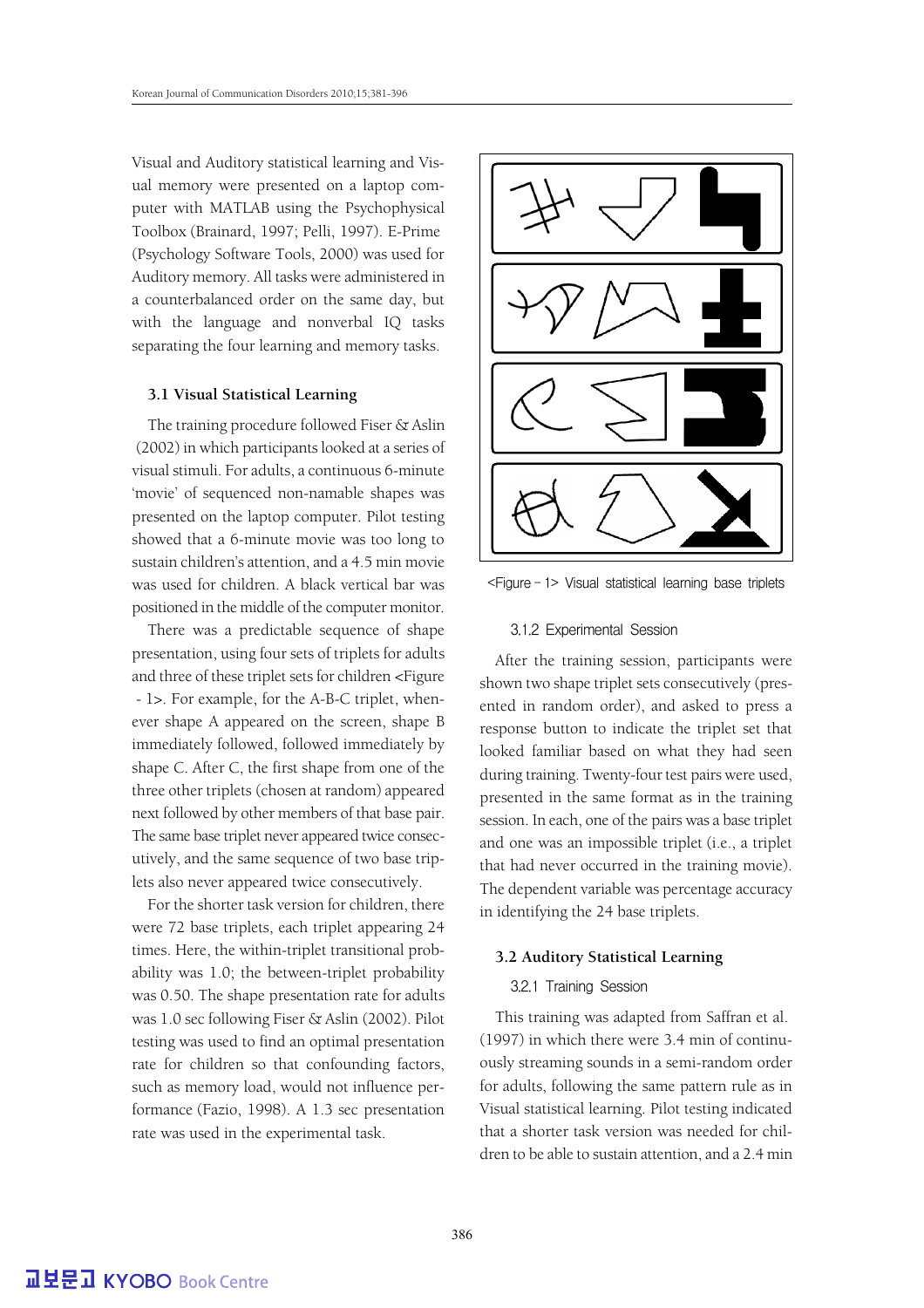sound stream was used. Auditory stimuli were presented to participants under headphones. Participants were asked to listen to sounds while coloring a picture to maintain the attention while performing the task as in the study of Saffran et al. (1997). The presentation rate of each sound for both children and adults was 250 ms, with pilot testing indicating this was appropriate for both age groups.

#### 3.2.2 Experimental Session

After the training session, participants listened to pairs of triplet sounds and were asked to press a response button to indicate the triplet sounds that sounded familiar based on what they had heard in training. Twenty-four test pairs were used, each with one possible and one impossible triplet. The dependent variable was percentage accuracy in identifying the 24 base triplets.

#### **3.3 Visual Memory**

In this task, participants were asked to remember sequences of shapes. There were four randomly presented conditions with a total of 53 items. The first condition required participants to recall 2 shape sequences (8 items). The second condition was composed of 15 items in which 3-shape sequences had to be recalled. Four-shape sequences were recalled in the third condition and 5-shape sequences in the fourth condition (15 items in each condition). Each shape appeared on the screen one at a time for 1.0 sec for adults and 1.3 sec for children, the same presentation rates as in Visual statistical learning. Following this shape presentation two shape sequence options were displayed simultaneously; one option was presented randomly in the top half of the computer screen and the other in the lower half of the screen. Participants decided which option displayed the correct sequence of shapes. For each condition, participants were told the number of items to be recalled. There was one practice item for each task condition before the experimental task began. During the practice session, feedback was given about response accuracy and correct finger placement on the response buttons. There was no time limit in responding to these test items.

#### **3.4 Auditory Memory**

Parallel to the Visual memory task, there were 2-, 3-, 4-, and 5-tone sequences to be recalled in Auditory memory. Participants listened to a sequence of 250 ms long tones; then a second tone sequence was presented after 500ms. Participants decided whether this sequence was the same/different as the first sequence by pressing response buttons. For each condition, participants were told how the number of items to be recalled. The dependent variable was percent accuracy. There were 15 items in each condition, with a total of 32 'same' and 28 'different' items. As in Visual memory, there was one practice item for each of the four task conditions prior to the experimental task.

#### **3.5 Language Tasks**

There were four language tasks, two which emphasized proficiency in recalling/using linguistic stimuli and two which assessed acquired language knowledge. The two proficiency measures included the Rapid Naming task from the Comprehensive Test of Phonological Processing (Wagner, Torgesen & Rashotte, 1999) and Dollaghan & Campbell's (1998) Nonword Repetition task, Rapid Naming relies on the accurate retrieval of phonological representations under speeded constraints (Manis, Seidenberg & Doi, 1999). In this task, participants named digits, colors, and objects as quickly and as accurately as they could. There were three visual stimulus presentations: 72 onesyllable digits, 72 colors, and 72 common objects. A standard score based on response time (measured online with a stop watch) was calculated for each of the three stimulus categories. A Cronbach's alpha reliability coefficient of .74 was obtained, with this coefficient considered acceptable to indicate a single underlying construct. Thus, the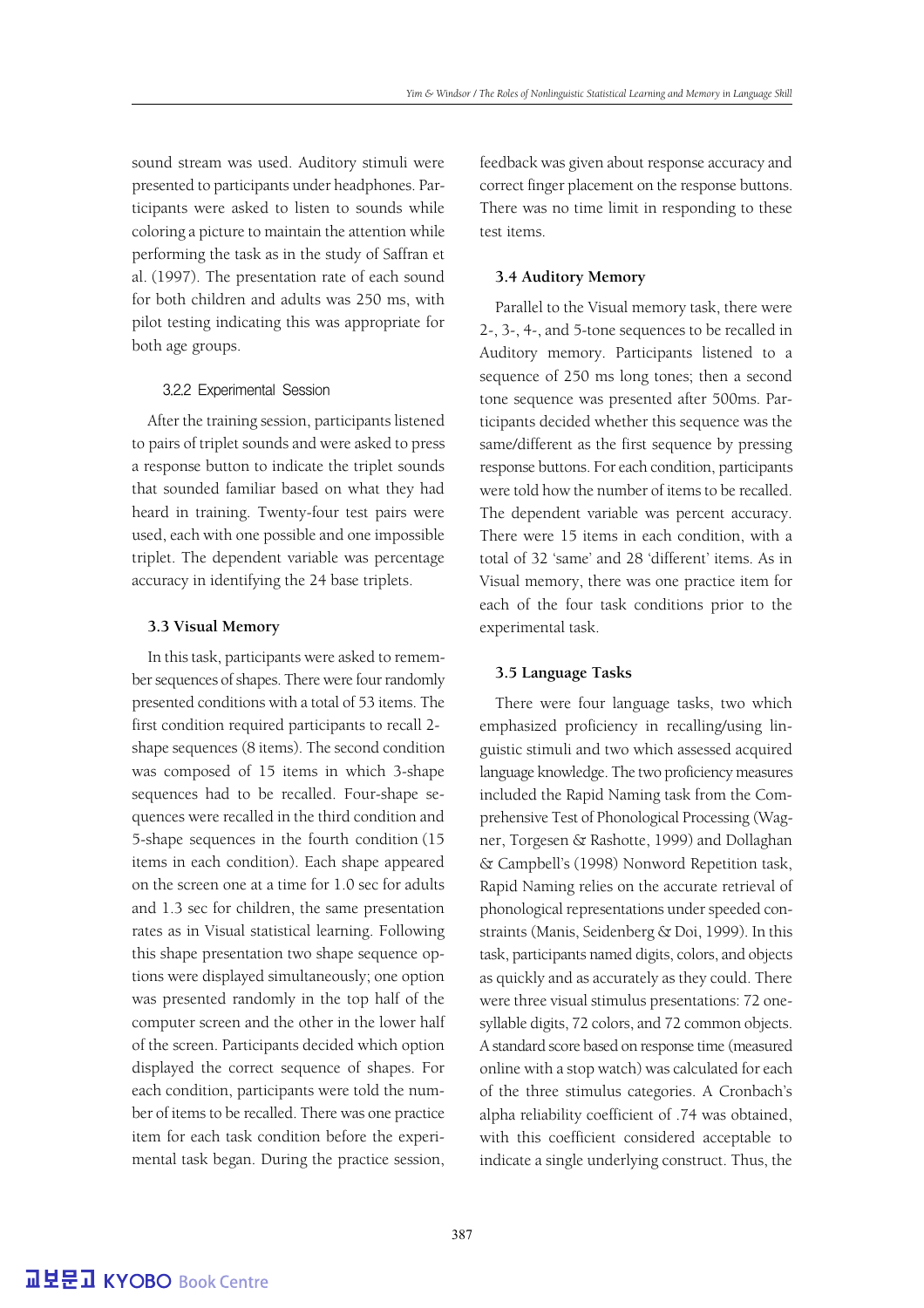average of all three standard scores was used as the dependent variable for this language task.

Nonword Repetition conventionally is used as a measure of phonological working memory, although arguably also assesses other aspects of phonological encoding and processing (Graf Estes, Evans & Else-Quest, 2007). Participants listened under headphones to 16 nonsense words varying in length from 1 to 4 syllables, and repeated each word. The 16 nonsense words provided a total of 96 target phonemes to be imitated, with the dependent variable of percentage phoneme accuracy.

To assess acquired language knowledge, we used a standardized test, the CELF. The CELF assesses spoken semantic and syntactic knowledge, with the total standard score reflecting both receptive and expressive language skills. Some CELF subtests use auditory stimuli (e.g., imitating spoken sentences). Other subtests require visual processing (e.g., looking at written words and arranging them in grammatical sentences). Other subtests involve both modalities (e.g., listening and then pointing to pictures).

We also administered a Grammaticality Judgment task, which assessed grammatical understanding in real time. In this task, children judged sentences as grammatically correct/incorrect when the sentences were presented at a speech signal compressed to 75% of the normal rate. There were 43 target sentences: 19 grammatical sentences and 24 ungrammatical sentences. Errors in the ungrammatical sentences were verb inflection, noun inflection, and article omission or substitution errors (e.g., *Her brother helping her* and *The woman cheering*). Sentences were presented under headphones using E-Prime on a laptop computer. The dependent variable was percentage accuracy in identifying grammatical sentences.

#### 4. Analyses

Participants' performance on Auditory statistical learning and Visual statistical learning was examined using single-sample two-tailed *t* tests to determine differences from chance performance. A correlation analysis was used to determine whether statistical learning was associated across auditory and visual modalities and to identify the link with short-term memory. A stepwise regression was used to find out how much of the variance was explained for language performance by statistical learning and memory above and beyond age and nonverbal IQ. For each of the four language measures, either the Visual or Auditory statistical learning tasks were used as predictors of performance. To reduce the total number of correlations, predictions were made within the modality of task presentation. That is, Visual memory and Visual statistical learning were used to predict Rapid Naming performance because this language task uses stimuli that are presented visually. Auditory memory and Auditory statistical learning were used to predict Grammaticality Judgment and Nonword Repetition, with both of these language tasks using auditory stimuli. For the CELF, both Visual memory/Visual statistical learning and Auditory memory/Auditory statistical learning were used to predict language performance given that both auditory and visual stimuli are presented in the CELF. Finally, memory was entered before statistical learning in each of the step-wise regressions, with memory considered the more basic process. Age and IQ were entered first in the analyses as control variables. Both children and adults showed the same patterns in the regression analysis, and the groups were combined to increase statistical power.

## Ⅲ. Results

#### 1. Group Performance

The children's and adults' performance on the four experimental tasks is summarized in Table 1. When performance was significantly better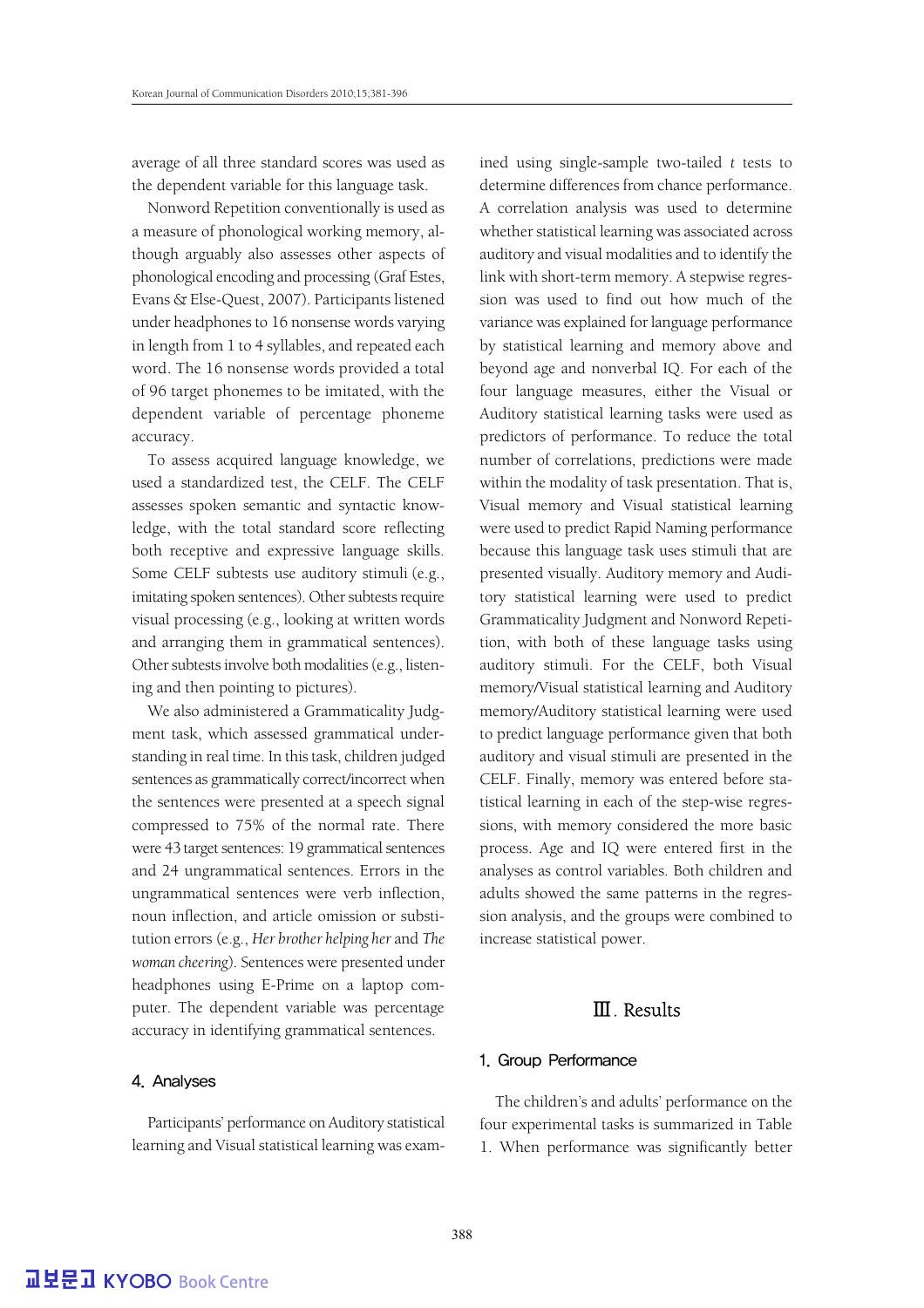than chance (above 50%), it was considered that participants had learned the pattern. Children's mean accuracy was significantly better than chance for Auditory statistical learning,  $t(19) = 7.57$ ,  $p <$ .001, and Visual statistical learning, *t*(19) = 8.69, *p* < .001.Adults also performed significantly better than chance on Auditory statistical learning, *t*(19) = 8.36, *p* < .001, and Visual statistical learning, *t*(19) = 40.0, *p* < .001. As shown in Table1, both groups showed that they were able to learn the patterns with high accuracy but below ceiling levels. For the memory tasks, children's mean accuracy was significantly better than chance for Auditory memory, *t*(19) = 38.37, *p* < .001, and Visual memory, *t*(19) = 25.24, *p* < .001. Adults performed similarly, with accuracy significantly better than chance in both tasks (Auditory memory:  $t(19) = 48.9$ ,  $p <$ .001, Visual memory: *t*(19) = 51.21, *p* < .001). The Memory and Learning tasks had different demands, and it was not a central goal to compare group accuracy across these tasks. However, it is worth noting that both children and adults showed equivalently lower Auditory statistical learning accuracy than Auditory memory accuracy. Although adults had higher accuracy than children for Visual statistical learning and Visual memory, within each group there was the same level of accuracy on these two visual tasks <Table - 1>.

<Table 1> Mean Percent Accuracy on Visual memory, Visual statistical learning, Auditory memory, and Auditory statistical learning in Children and Adults

|                                                            | Visual |                                 | Auditory |  |
|------------------------------------------------------------|--------|---------------------------------|----------|--|
|                                                            |        | Memory Learning Memory Learning |          |  |
| Children (N = 20) 86.1(6.1) 86.0(14.7) 90 (5.0) 76.1(12.2) |        |                                 |          |  |
| Adults (N = 20) 94.8(3.9) 97.3( 5.3) 94.8(4.0) 75.2(13.5)  |        |                                 |          |  |

*Note*. Standard deviations are given in parentheses.

The auditory and visual versions of the learning and memory tasks were not directly analogous. Moreover, only one child and two adults reported that they thought the tasks assessed pattern learning (these participants had average task accuracy). However, to address the concern of potential practice effects across modalities, accuracy was calculated separately for Visual statistical learning and Auditory statistical learning, depending on the order of presentation. Participants who took part in Visual statistical learning first had equivalent accuracy in Visual statistical learning to those who first took part in Auditory statistical learning (adult *M*: 97.1% vs. 97.5%; child *M*: 85.9% vs. 86.1%). There also was no order disadvantage for Auditory statistical learning in taking part in this task without having first completed Visual statistical learning (adult *M*: 79.6% vs. 70.8%; child *M*: 76.6% vs. 75.5%).

#### 2. Correlations among Experimental Tasks

As noted earlier, the children and adults showed similar patterns of performance across tasks and the two groups were combined in the results presented here. <Table - 2> shows the partial Pearson correlation matrix (adjusting for the contributions of chronological age and nonverbal IQ) for the four experimental tasks. Indicating that statistical learning was related across modalities, there was a moderate partial correlation between Visual statistical learning and Auditory statistical learning ( $N = 40$ ,  $r = .53$ ,  $p <$ .05 after controlling for age and non verbal IQ).There also was a systematic relation between the Memory and Learning tasks in each modality. Visual memory and Visual statistical learning were significantly correlated  $(r = .52)$  as were Auditory memory and Auditory statistical learning (*r* = .37). However, Visual memory and Auditory memory were not significantly correlated (for either the combined group or for children or adults separately).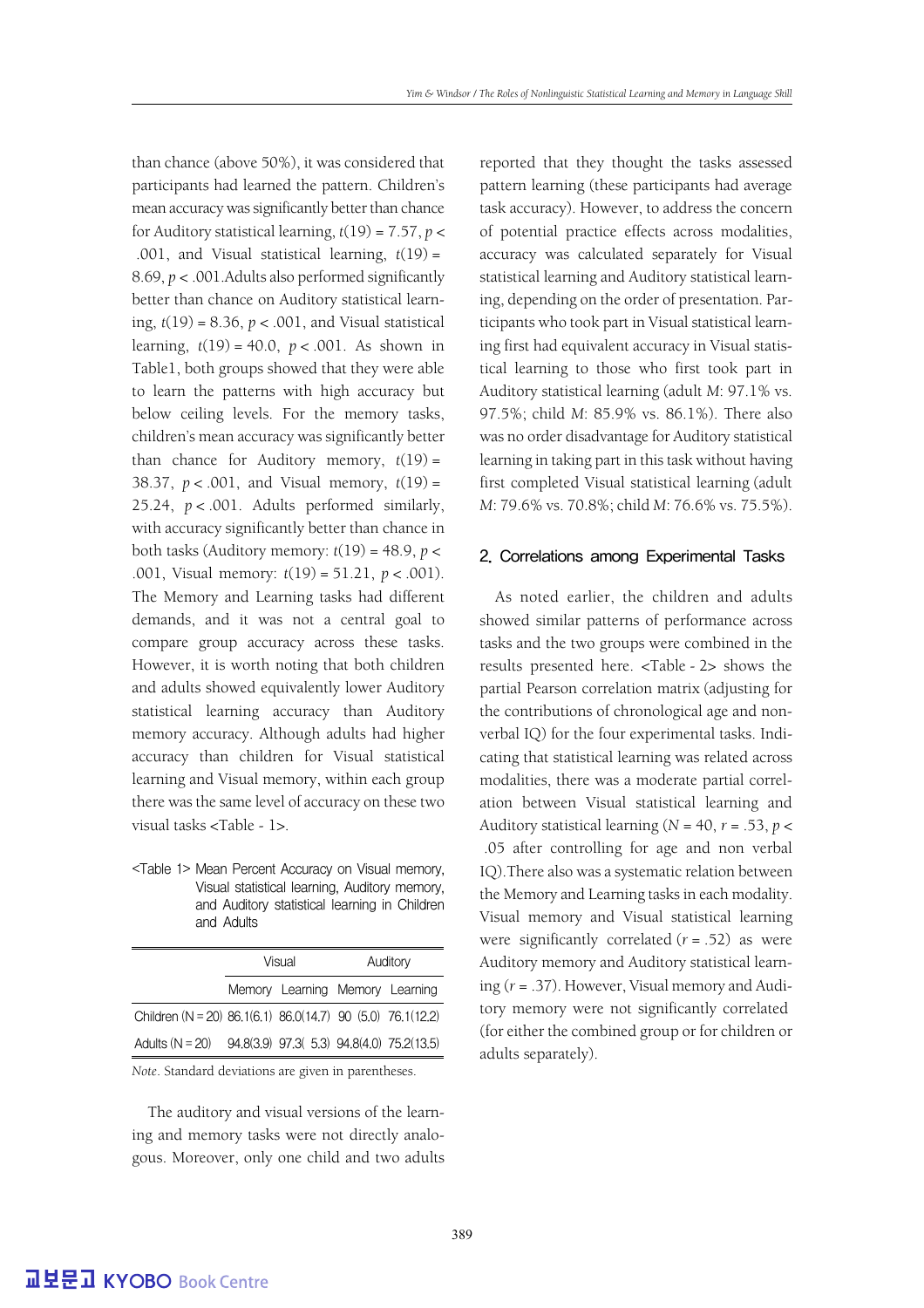|                                  | Visual<br>Memorv | Auditory | Visual<br>Memory Learning | Auditory<br>statistical<br>learning |
|----------------------------------|------------------|----------|---------------------------|-------------------------------------|
| Visual memory                    | 1.00             |          |                           |                                     |
| Auditory memory                  | .14              | 1.00     |                           |                                     |
| Visual statistical<br>learning   | $.52*$           | -19      | 1.00                      |                                     |
| Auditory statistical<br>learning | $42*$            | $.37*$   | $53*$                     | 1.00                                |

<Table - 2> Task Partial Correlation Matrix Covarying for Age and Nonverbal IQ

 $* N = 40, p < .05$  (two-tailed, with Bonferroni correction).

#### 3. Predicting Language Performance

Partial correlations (adjusted for age and nonverbal IQ) also were performed between Visual statistical learning and the two language tasks relying either solely or in part on visual information, Rapid Naming and the CELF. Visual statistical learning was significantly correlated with Rapid Naming (*r* = .39, *p* < .05) but not the CELF  $(r = -.26, p = .113)$ . There were significant correlations between Auditory statistical learning and all three language tasks relying on auditory information (Nonword Repetition: *r* = .37, *p* < .05; Grammaticality Judgment: *r* = .51, *p* < .05; CELF: *r* = .37, *p* < .05).

Separate stepwise regressions were used to determine how much of the variance in language performance could be explained by Visual or Auditory statistical learning beyond the contribution of memory in addition to age and nonverbal IQ. Visual memory and Visual statistical learning were entered as predictor variables for Rapid Naming and the CELF. Auditory memory and Auditory statistical learning were used as predictor variables for Nonword Repetition, Grammaticality Judgment, and the CELF.

*Rapid Naming*. Table 3 shows the proportion of variance contributed by predictors in each regression. The full regression model accounted for 44.1% of the variance in Rapid Naming. Age and IQ accounted for 30.2% of the variance, with age contributing most of this variance. Visual memory accounted for an additional 11.5% of the variance. However, Visual statistical learning did not contribute any significant variance beyond that contributed by the other predictors.

*Nonword Repetition*. A separate regression model accounted for 40.5% of the variance in Nonword Repetition. Age and IQ accounted for 26.4% of the variance, with IQ contributing most of this variance. Auditory memory added an additional 10% of the variance but Auditory statistical learning added no significant variance. As for Rapid Naming, it was the memory task that significantly contributed to the model with statistical learning accuracy contributing no additional significant variance.

*Grammaticality Judgment*. A total of 28.6% of the variance was accounted for in this regression.

<Table - 3> Results of Stepwise Regression Predicting Language Scores

|                                    | $R^2$ | Cumulative $R^2$ p level |      |  |  |  |
|------------------------------------|-------|--------------------------|------|--|--|--|
| Step                               |       |                          |      |  |  |  |
| Rapid Naming                       |       |                          |      |  |  |  |
| Age and IQ                         | .302  | .302                     | .001 |  |  |  |
| Visual memory                      | .115  | .417                     | .011 |  |  |  |
| Visual statistical learning        | .024  | .441                     | .229 |  |  |  |
| Nonword Repetition                 |       |                          |      |  |  |  |
| Age and $IQ$                       | .264  | .264                     | .001 |  |  |  |
| Auditory memory                    | .102  | .366                     | .012 |  |  |  |
| Auditory statistical learning .039 |       | .405                     | .078 |  |  |  |
| Grammaticality Judgment            |       |                          |      |  |  |  |
| Age and IQ                         | .080  | .080                     | .081 |  |  |  |
| Auditory memory                    | .028  | .108                     | .149 |  |  |  |
| 178. Auditory statistical learning |       | .286                     | .003 |  |  |  |
| CELF (with visual predictors)      |       |                          |      |  |  |  |
| Age and $IQ$                       | .153  | .153                     | .046 |  |  |  |
| Visual memory                      | .015  | .168                     | .421 |  |  |  |
| 146. Visual statistical learning   |       | .314                     | .028 |  |  |  |
| CELF (with auditory predictors)    |       |                          |      |  |  |  |
| Age and $IQ$                       | .153  | .153                     | .046 |  |  |  |
| Auditory memory                    | .025  | .182                     | .268 |  |  |  |
| Auditory statistical learning .095 |       | .277                     | .039 |  |  |  |

*Note*. N = 40 in each regression; *p* level refers to the significance levels for the point at which the predictor variable was entered into the regression.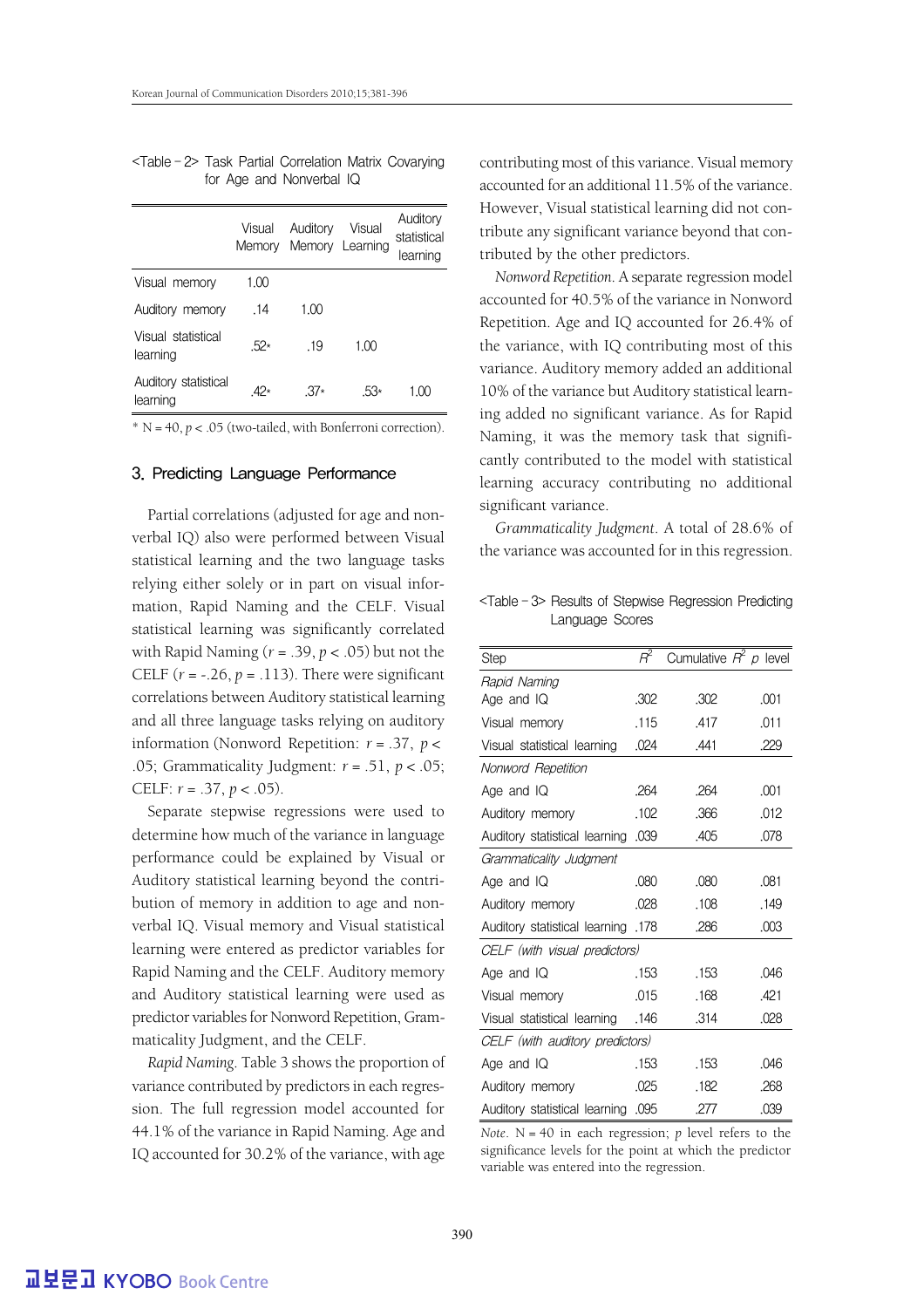The only significant predictor, accounting for 17.8% of the variance, was Auditory statistical learning. Thus, it was not memory but statistical learning ability that contributed to Grammaticality Judgment.

*CELF*. Results of the two stepwise regressions for the CELF are shown in <Table - 3>, one regression including Auditory memory and Auditory statistical learning and a separate regression including Visual memory and Visual statistical learning. Age and IQ contributed 15.3% of the total variance in each regression. Neither Auditory memory nor Visual memory contributed significantly to the regressions. However, Auditory statistical learning did contribute significantly to the regression model (9.5%) as did Visual statistical learning (14.6%).

#### 4. Summary

Both adults and children performed above chance in each of the four experimental tasks. Performance on the Learning and Memory tasks were correlated within each modality. However, Auditory and Visual memory performance was not correlated significantly. Learning task performance significantly predicted performance on the language tasks assessing accumulated language knowledge. Conversely, Memory task performance predicted language tasks emphasizing processing efficiency.

## Ⅳ. Discussion and Conclusion

The present study examined the performance of children and adults on tasks that required statistical learning of transitional probabilities in the visual and auditory modalities. Two primary questions were investigated. The first question was how different aspects of language performance were associated with nonlinguistic statistical learning. The second question was whether memory was associated with statistical learning performance. Our findings suggest that nonlinguistic statistical learning significantly predicts language performance and that memory is closely related when learning occurs in real time. Memory performance was more closely associated with language tasks which emphasized processing efficiency or recall (i.e., nonword repetition and rapid naming). Statistical learning performance was the better predictor for performance on tasks assessing more complex language knowledge learned over time (i.e., grammaticality judgment and CELF scores).

It previously has been found that statistical probabilities among speech sounds and non-speech sounds can be learned in the auditory modality (Saffran, Aslin & Newport, 1996; Saffran et al., 1997; Saffran et al., 1999; Evans, Saffran & Robe-Torres, 2009). It also has been found that patterns can be learned among shapes in the visual modality (Fiser & Aslin, 2001; 2002; Kirkham, Slemmer & Johnson, 2002). Although these studies did not investigate the same individuals' performance on both auditory and visual tasks, the findings suggest that the same statistical learning mechanism may exist across auditory and visual modalities. The moderately high partial correlation between Auditory and Visual statistical learning found in this study is in line with the idea that there is a single or general mechanism underlying the two modalities which enables us to learn complex information effectively. This is consistent with the recent work (Evans, Saffran & Robe-Torres, 2009) suggesting that statistical learning ability is a domain-general ability. In order to address this question more directly, a test of generalization of learning across modalities would be informative. Moreover, although our analyses accounted for the possible covarying influences of age and nonverbal IQ, it remains possible that the correlation is driven by other underlying shared factors, such as attention and motivation (Ludden & Gupta, 2000).

An important contribution of this study is to demonstrate that memory, specifically participants' ability to recall a previous auditory/visual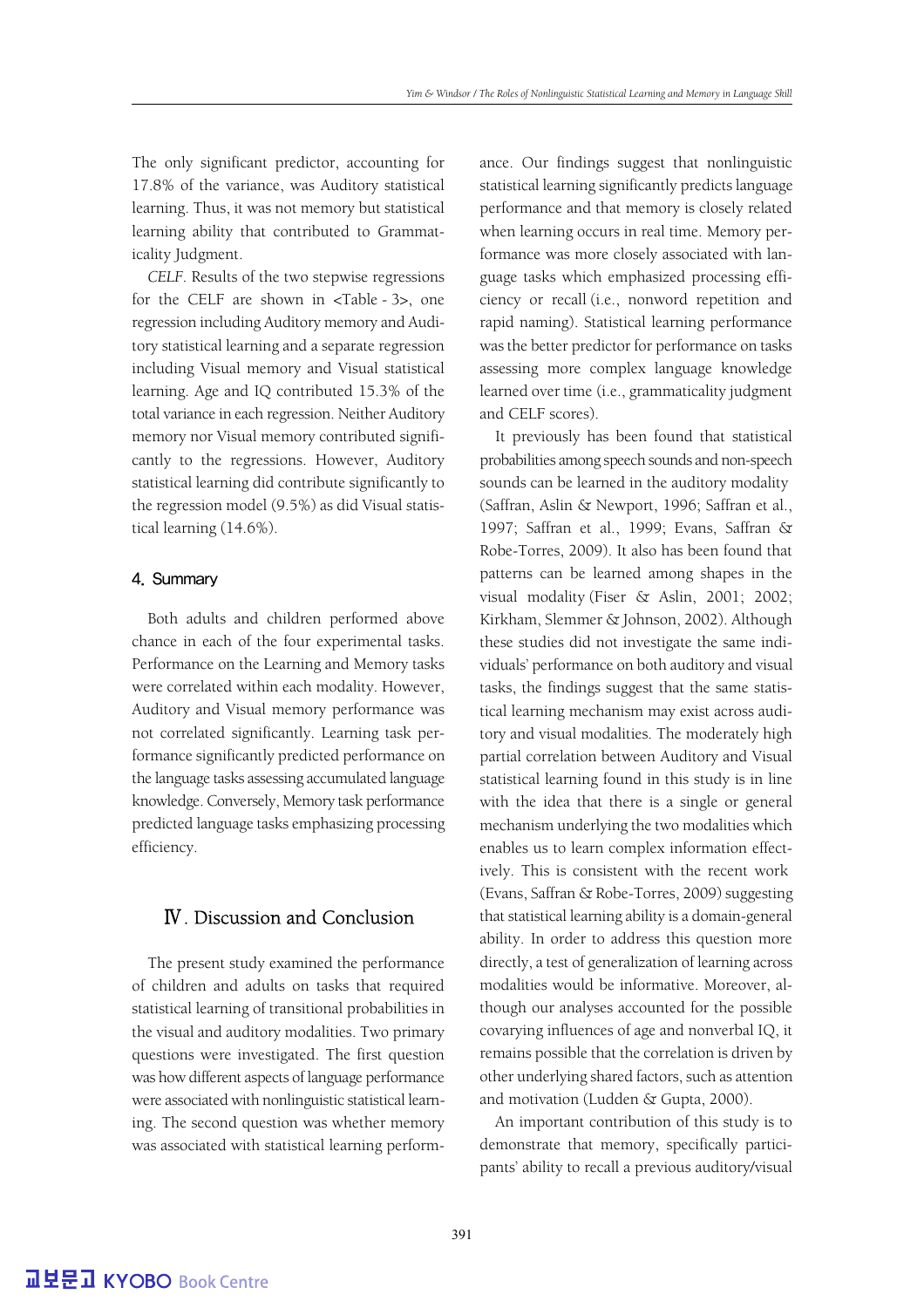stimulus and relate it to the following stimulus in real time, was highly correlated with statistical learning ability within the same modality. This result does not weaken the relative importance of statistical learning as a cognitive mechanism, but does indicate that the interaction between memory and learning should not be overlooked.

This study also is the first to examine the link between nonlinguistic statistical learning of transitional probabilities and individuals' language performance. The study also adds to the minimal information on the contribution of memory to statistical learning. The Memory and Statistical learning tasks were developed so that linguistic processing would not be triggered when performing the tasks. Language tasks emphasized both acquired linguistic knowledge and linguistic processing efficiency. The step-wise regressions revealed that a significant proportion of the variance in linguistic skills was predicted by performance on the nonlinguistic tasks after controlling for the developmental covariants of age and IQ. Language learning skills are not isolated from learning in other fundamental aspects of cognition, such as memory and statistical learning. The results are more in line with theoretical debate on domain-general cognitive resource theories in which basic cognitive mechanisms need to be integrated for language learning than domain-specific cognitive resource theories.

The specific pattern of results is intriguing. If we had explored only statistical learning performance, our conclusion would have been that statistical learning contributed robustly to language skills. However, investigation of memory tasks enabled us to make more fine-grained observations. Performance on the Rapid Naming task was not predicted directly by statistical learning performance. Rather, memory performance (recall of visual sequences of increasing length) was the more important predictor. Rapid Naming is a real-time task that emphasizes automated processing, and it is believed to tap the ability to rapidly retrieve information that has been stored for a long time (Manis, Seidenberg & Doi, 1999). The results suggest that the ability to hold real-time nonlinguistic information in memory was indeed associated with Rapid Naming performance. Similarly, much of the variance in the other language processing task, Nonword Repetition was explained by Auditory memory (recall of auditory sequences of increasing length) rather than by statistical learning performance. Nonword Repetition also assesses the ability to access and recall linguistic units in real time. Again, it makes intuitive sense that memory performance should be closely related with this measure of language processing efficiency.

On the other hand, each of the two language tasks that were designed to assess mainly acquired language knowledge was associated more closely with statistical learning than memory ability. Performance on both Grammaticality Judgment and the CELF relies on complex grammatical and semantic patterns that are acquired over time. Performance on these two tasks was predicted by statistical learning ability. We anticipated that the CELF would be predicted by both the auditory and visual experimental tasks because of the auditory-visual format of this standardized test. It was not possible to tease apart the modality of stimuli on this standardized test. Some CELF subtests use only auditory stimuli, others use only visual stimuli, and still others use both. It would be informative in future research to determine more specific modality associations using a different measure of acquired language knowledge. However, these results indicate overall that if individuals are good learners of nonlinguistic regularities, they also may be good learners of linguistic regularities.

This study was not designed to compare the two statistical learning tasks directly. However, it is important to note that there is increasing understanding that task demands and the units over which learning operates affects performance (Ludden & Gupta, 2000; Turk-Browne et al., 2008). Task differences between Auditory statistical learning and Visual statistical learning may have influenced task performance. Recent findings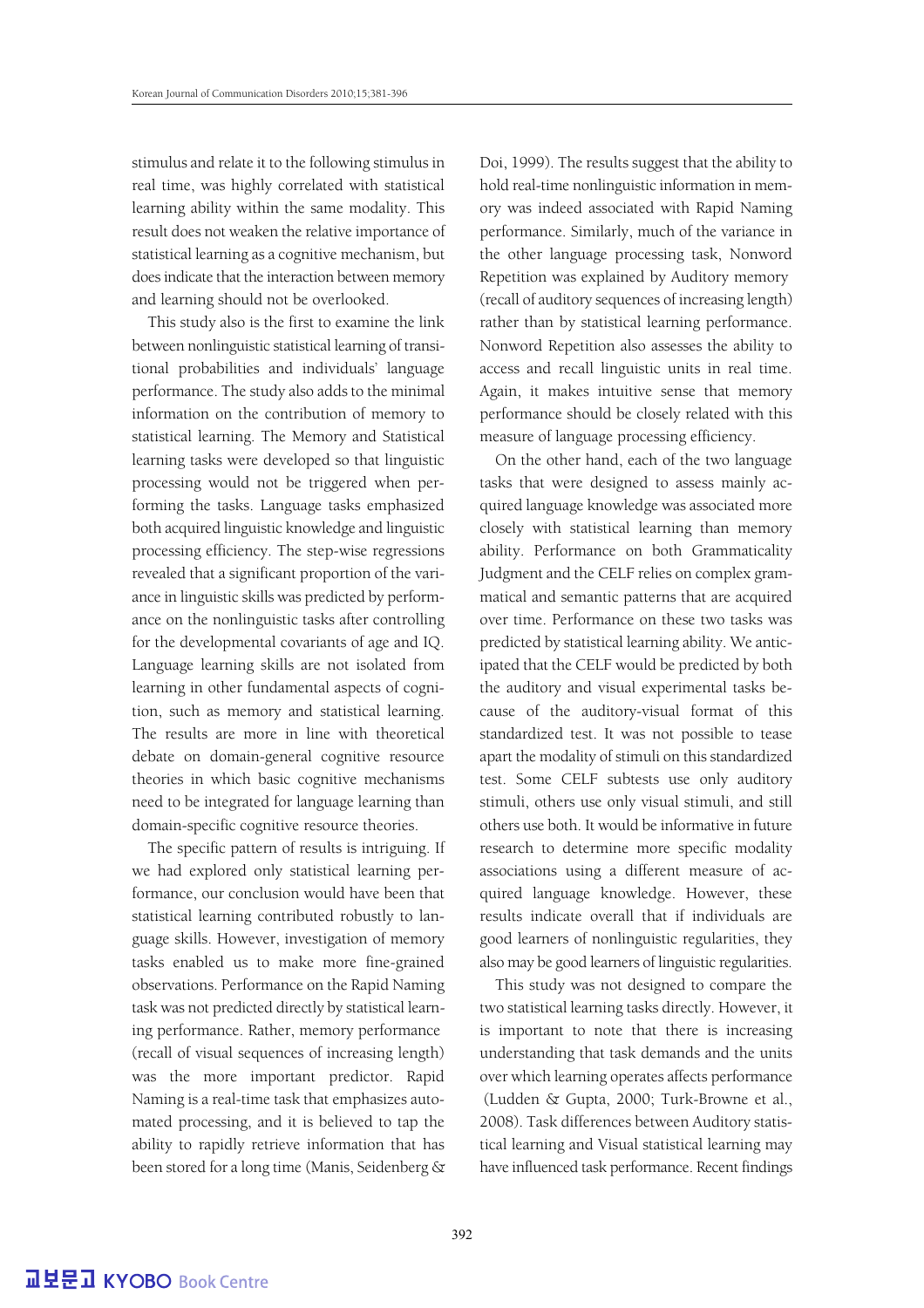from Yim (2009) suggest that when visual statistical learning is manipulated with attentional load, individuals show lower performance. Learning in the Auditory statistical learning task presumably occurred more incidentally because both children and adults were engaged in coloring during the training session. Also, attention and/ or working memory resources may have been divided in this task between the coloring and listening to the auditory stimuli which was a similar situation in Ludden & Gupta (2000). Learning in the Visual statistical learning training session presumably occurred with greater participant engagement/intention and with more focused attention because participants were looking continuously at the visual stimuli without any other task at hand. It also is possible that participants changed attention allocation or strategies throughout the training sessions. It remains debatable in the literature whether implicit learning occurs with or without attention. Some researchers have argued that attention to the stimuli is necessary for learning (Nissen & Bullemer, 1987) while others have stated that some stimulus sequence types can be learned without attention (Cohen, Ivry & Keelf, 1990; Frensch, Buchner & Lin, 1994). Notably et al. (2005) found poorer accuracy in a linguistic statistical learning task when there was a concurrent visual task. It may be this type of inherent task difference in attention demands rather than the difference in modality that helps to explain, for example, why participants had lower accuracy in Auditory statistical learning than in Visual statistical learning. We did not assess participants' attention or engagement directly, and it will be important in future studies to determine the role that these interrelated variables play.

In summary, this study suggests that some aspects of language and nonlinguistic cognitive processing are related for individuals who have typical language and cognitive skills. The study also demonstrates that memory is an important factor when statistical learning happens in real time.

## **REFERENCES**

- Aslin, R. N., Saffran, J. R., & Newport, E. L. (1998). Computation of conditional probability statistics by 8-month-old infants. *Psychological Science, 9,*  321-324.
- Brainard, D. H. (1997). The psychophysics toolbox. *Spatial Vision, 10,* 433-436.
- Campbell, T., Dollaghan, C., Needleman, H., & Janosky, J. (1997). Reducing bias in language assessment: Processing dependent measures. *Journal of Speech, Language, and Hearing Research, 40*, 519-525.
- Cohen, A., Ivry, R. I., & Keelf, S. W. (1990). Attention and structure in sequence learning. *Journal of Experimental Psychology: Learning, Memory, and Cognition, 16,* 17-30.
- Dollaghan, C., & Campbell, T. (1998). Non-word repetition and child language impairment. *Journal of Speech, Language, and Hearing Research, 41*, 1136- 1146.
- Elman, J. L., Bates, E., Johnson, M., Karmiloff-Smith, A., Parisi, D., & Plunkett, K. (1996). *Rethinking innateness: A connectionist perspective on development.*  Cambridge, MA: MIT Press.
- Evans, J. L., Saffran, J. R., & Robe-Torres, K. (2009). Statistical learning in children with Specific Language Impairment*. Journal of Speech, Language, and Hearing Research, 52,* 321-335.
- Fazio, B. B. (1998). The effect of presentation rate on serial memory in young children with Specific Language Impairment. *Journal of Speech, Language, and Hearing Research, 41,* 1375-1383.
- Fiser, J., & Aslin, R. N. (2001). Unsupervised statistical learning of higher-order spatial structures from visual scenes. *Psychological Science, 12,* 499-504.
- Fiser, J., & Aslin, R. N. (2002). Statistical learning of higher-order temporal structure from visual shape sequences. *Journal of Experimental Psychology: Learning, Memory and Cognition, 28,* 458-467.
- Frensch, P. A., Buchner, A., & Lin, J. (1994). Implicit learning of unique and ambiguous serial transitions in the presence and absence of a distractor task. *Journal of Experimental Psychology, Learning, Memory, and Cognition, 20,* 567-584.
- Frensch, P. A., & Miner, C. S. (1994). Effects of presentation rate and individual differences in short-term memory capacity on an indirect measure of serial learning. *Memory and Cognition, 22,* 95-110.
- Gauthier, I., James, T. W., Curby, K. M., & Tarr, M. J. (2003). The influence of conceptual knowledge on visual discrimination. *Cognitive Neuropsychology, 20,*  507-523.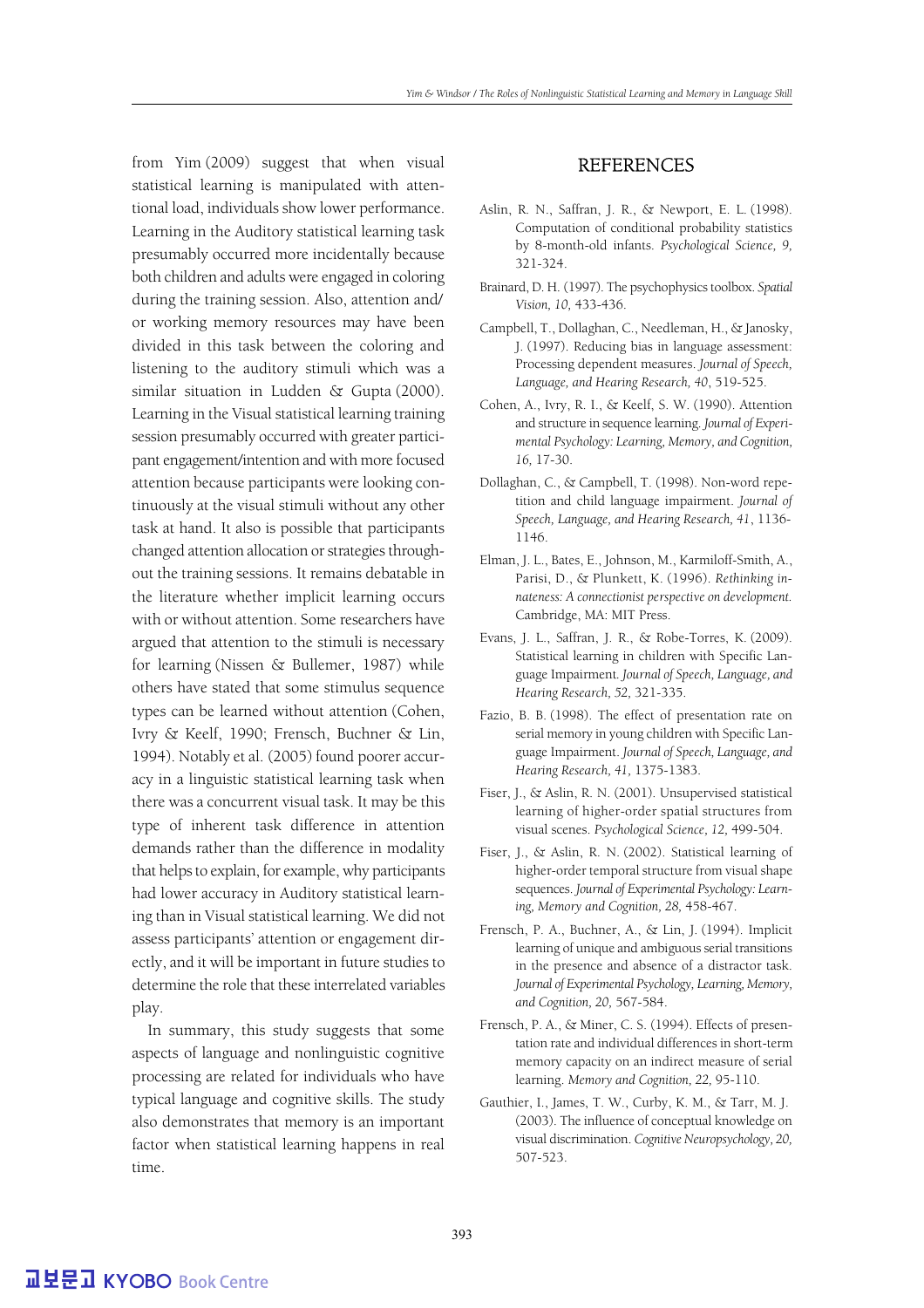- Gomez, R. L., & Gerken, L. (2000). Infant artificial language learning and language acquisition. *Trends in Cognitive Sciences, 4,* 178-186.
- Graf Estes, K., Evans, J. L., Alibali, M. W., & Saffran, J. R. (2007). Can infants map meaning to newly segmented words? *Psychological Science, 18,* 254-260.
- Graf Estes, K., Evans, J. L., & Else-Quest, N. M. (2007). Differences in the nonword repetition performance of children with and without specific language impairment: A meta-analysis. *Journal of Speech, Language, and Hearing Research, 50*, 177-195.
- Kirkham, N. Z., Slemmer, J. A., & Johnson, S. P. (2002). Visual statistical learning in infancy: Evidence for a domain general learning mechanism. *Cognition, 83,*  B35-B42.
- Ludden, D., & Gupta, P. (2000). Zen in the art of language acquisition: Statistical learning and the less is more hypothesis. In L. R. Gleitman & A. K. Joshi (Eds.), *Proceedings of the Cognitive Science Society 22nd annual conference (*pp.812-817). Hillsdale, NJ: Lawrence Erlbaum Associates.
- Manis, F. R., Seidenberg, M. S., & Doi, L. M. (1999). See Dick RAN: Rapid naming and the longitudinal prediction of reading subskills in first and second graders. *Scientific Studies of Reading, 3,* 129-157.
- Mirman, D., Magnuson, J. S., Graf Estes, K., & Dixon, J. A. (2008). The link between statistical segmentation and word learning in adults. *Cognition, 108*, 217- 280.
- Nissen, M. J., & Bullemer, P. (1987). Attentional requirements of learning: Evidence from performance measures. *Cognitive Psychology, 19,* 1-32.
- Pelli, D. G. (1997). The video toolbox software for visual psychophysics: Transforming numbers into movies. *Spatial Vision, 10,* 437-442.
- Roid, G. H., & Miller, L. J. (2002). *Leiter International Performance Scale-Revised*. WoodDale, IL: Stoelting.
- Saffran, J. R., Johnson, E. K., Aslin, R. N., & Newport, E. L. (1999). Statistical learning of tone sequences by human infants and adults. *Cognition, 70,* 27-52.
- Saffran, J. R., Newport, E. L., Aslin, R. N., Tunick, R. A., & Barrueco, S. (1997). Incidental language learning: Listening and learning out of the corner of your ear. *Psychological Science, 8,* 101-105.
- Semel, E., Wiig, E., & Secord, W. (1995). *Clinical Evaluation of Language Fundamentals - III.* San Antonio, TX: Psychological Corporation.
- Syntrillium Inc. (1998). *Cool-Edit Pro* (Version1.2). Phoenix, AZ: Author.
- Thomas, K. M., Hunt, R. H., Vizueta, N., Sommer, T., Durston, S., Yang, Y., & Worden, M. S. (2004). Evidence of developmental differences in implicit sequence learning: An fMRI study of children and adults*. Journal of Cognitive Neuroscience, 16,* 1399- 1351.
- Toro, J. M., Sinnett, S., & Soto-Faraco, S. (2005). Speech segmentation by statistical learning depends on attention. *Cognition, 97,* B25-B34.
- Turk-Browne, N. B., Isola, P. J., Scholl, B. J., & Treat, T. A. (2008). Multidimensional visual statistical learning. *Journal of Experimental Psychology: Learning, Memory, and Cognition, 34*, 399-407.
- Ullman, M., & Pierpont, R. (2005). Specific language impairment is not specific to language: The procedural deficit hypothesis. *Cortex, 41,* 399-433.
- Wagner, R. K., Torgesen, J. K., & Rashotte, C. A. (1999). *Comprehensive Test of Phonological Processing*. Austin, TX: Pro-Ed.
- Windsor, J., Kohnert, K., Loxtercamp, A. L., & Kan, K. (2008). Performance on nonlinguistic visual tasks by children with language impairment. *Applied Psycholinguistics, 29,* 237-268.
- Yim, D. (2009). Nonlinguistic pattern learning in linguistically diverse children. Proceedings of the symposium on Research in Child Language Disorders, Madison, WI.
- Yu, C., & Smith, L. B. (2007). Rapid word learning under uncertainty via cross-situational statistics. *Psychological Science, 18(5),* 414-420.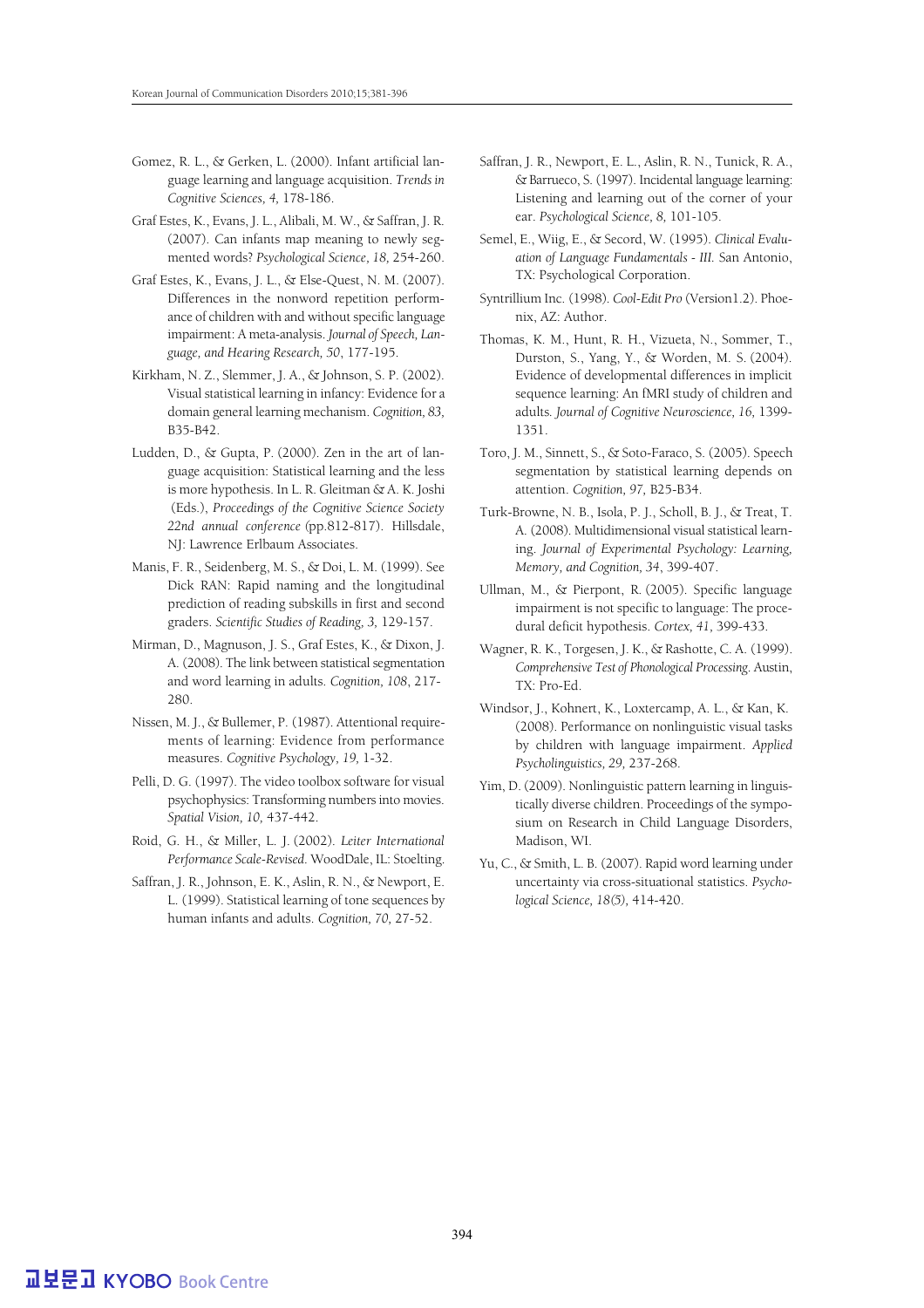#### Appendix

#### *Stimulus Preparation for Visual Tasks*

*Stimulus Selection*. For Visual statistical learning and Visual memory, a total of 33 simple, non-namable shapes were used. These included 9 closed shapes adapted from Fiser & Aslin (2002), 10 line-drawn shapes from Gauthier et al. (2003); 8 multi-angle shapes from a mental rotation task (Windsor et al., 2008); and 6 Japanese Hiragana and Hindi characters. All shapes were the same size,  $6.85^{\circ} \times 6.85^{\circ}$ , and shown in black on a white background. To identify these 33 shapes, pilot testing was carried out with 40 undergraduate students who viewed a larger set of 63 shapes. These participants were asked to name shapes if they were able to do so. Each shape was presented for 6 sec with a 3-sec interval between shapes. The 40 shapes that were named by fewer than four participants were selected as the experimental stimuli, with the 7 Hindi shapes also removed because participants reported that these characters seemed like line drawings rather than shapes.

*Base Triplets*. The visual base triplets were composed from one shape from each of the shape sets of Fiser & Aslin (2002), Windsor et al. (2008), and Gauthier et al. (2003). Using the three different categories of shapes was important so that each shape was not easily confusable with any other shape within its triplet. Shapes that were used in base triplets in Visual statistical learning were not used in Visual memory. Participants saw 12 different shapes in Visual statistical learning and 21 shapes in Visual memory.

#### *Stimulus Preparation for Auditory Tasks*

*Stimulus Selection*. For Auditory statistical learning and Auditory memory, it also was important to control for the possibility of linguistic mediation. Novel auditory stimuli which contained no phonetic content were used. For Auditory statistical learning, 12 sounds were generated by Cool-Edit Pro (Syntrillium Inc., 1998): 4 steady-state tones, 4 glide tones, and 4 noises. Each sound was 250 ms long. Three of the steady-state tones were combinations of 4 pure tones, with base tone frequencies of 110, 3000, and 5000 Hz. The fourth stimulus was composed of three harmonics at 4000, 6000, and 8000 Hz. The 4 glide tones were composed of only one frequency component, which changed linearly throughout the stimulus (from 250 to 880 Hz; 800 to 100 Hz; 1000 to 100 Hz; and from 100 to 500 Hz for the first 125 ms of the stimulus and then from 500 to 100 Hz for the second 125 ms). The noises were created by applying three filters to white noise. The low-pass filter removed all acoustic information above 600 Hz. The high-pass filter removed information below 2000 Hz. The band-pass filter removed information below 300 Hz and above 2500 Hz. All sound files were digitized at 22.05 kHz with 16-bit quantization. To ensure that sounds were perceptually distinct; two untrained listeners were presented with sound pairs and identified whether the two sounds were the same or different. All 12 sounds were reported to be different from one another. For Auditory memory, stimuli included sequences of 100 ms tones. Tone sequences ranged from 2 to 5 tones, presented at 500, 1000, 2000, or 3000 Hz.